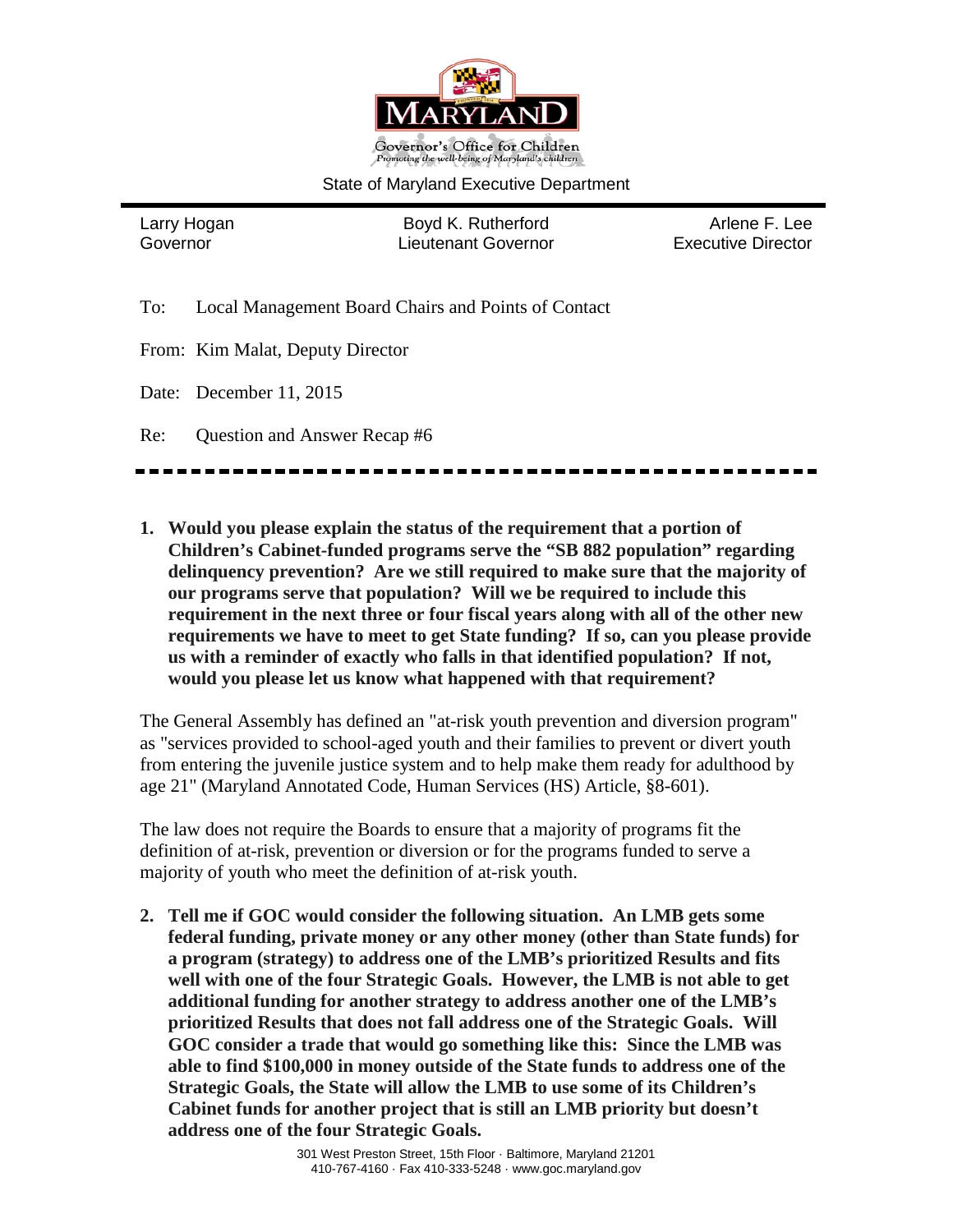We are sorry, but we are not able to speculate. The question does highlight the fact that there will be many variables that cannot be predicted or anticipated today. As those questions arise, the Office and the Children's Cabinet will work to address them with the Boards.

At this time, we are asking the Boards to prepare for the FY17 Notice of Funding Availability based upon an assessment of needs, the local service array, the local priorities and community input. We are making new resources available in FY17 and FY18 to address Governor Hogan's Strategic Goals and are working with Boards to transition to FY19 when the Children's Cabinet funding will be available to support one or more of the Governor's four Strategic Goals.

### **3. If a Local Management Board determines not to support one or more of the Governor's four Strategic Goals in FY17 and FY18, will this decision impact that LMB'S ability to apply for funding to address one or more of the Strategic Goals in FY19?**

Please also see Recaps #4 and #5.

Beginning with the Notice of Funding Availability to be issued in January 2016, the process for receiving Children's Cabinet will be the same for all programs, regardless of whether they are funded under the base and by new resources. The only difference is that programs to be funded by new resources must also address one or more of the Governor's four Strategic Goals.

From FY17 through FY19 the process for base funding and new funding will require the Board to demonstrate that all proposed programs address a critical need by**:**

- 1.) county-specific data that shows this is a significant problem in the jurisdiction (high rate of child poverty, high rate of single mothers under 24 living in poverty, high rate of youth homelessness, etc.);
- 2.) an assessment of local resources included in the plan that shows there are no, or insufficient, programs addressing this issue/need, and;
- 3.) the members of the Board ranked the problem among the top issues needing to be addressed, above all other problems identified in the community plan, based upon input from the community and their own assessment of the data.

The application process will also require the Board to quantify the outcomes achieved by the programs to be funded (for existing programs only).

If critical need is not clearly demonstrated (in the needs of the population, the gaps in resources in the jurisdiction and the input from the community, as presented in a community plan) and outcomes are not clearly demonstrated (through performance data), the program will not be funded with Children's Cabinet funds. We believe it is a shared goal that limited resources should be used for critical needs and programs that are demonstrating an impact on those needs.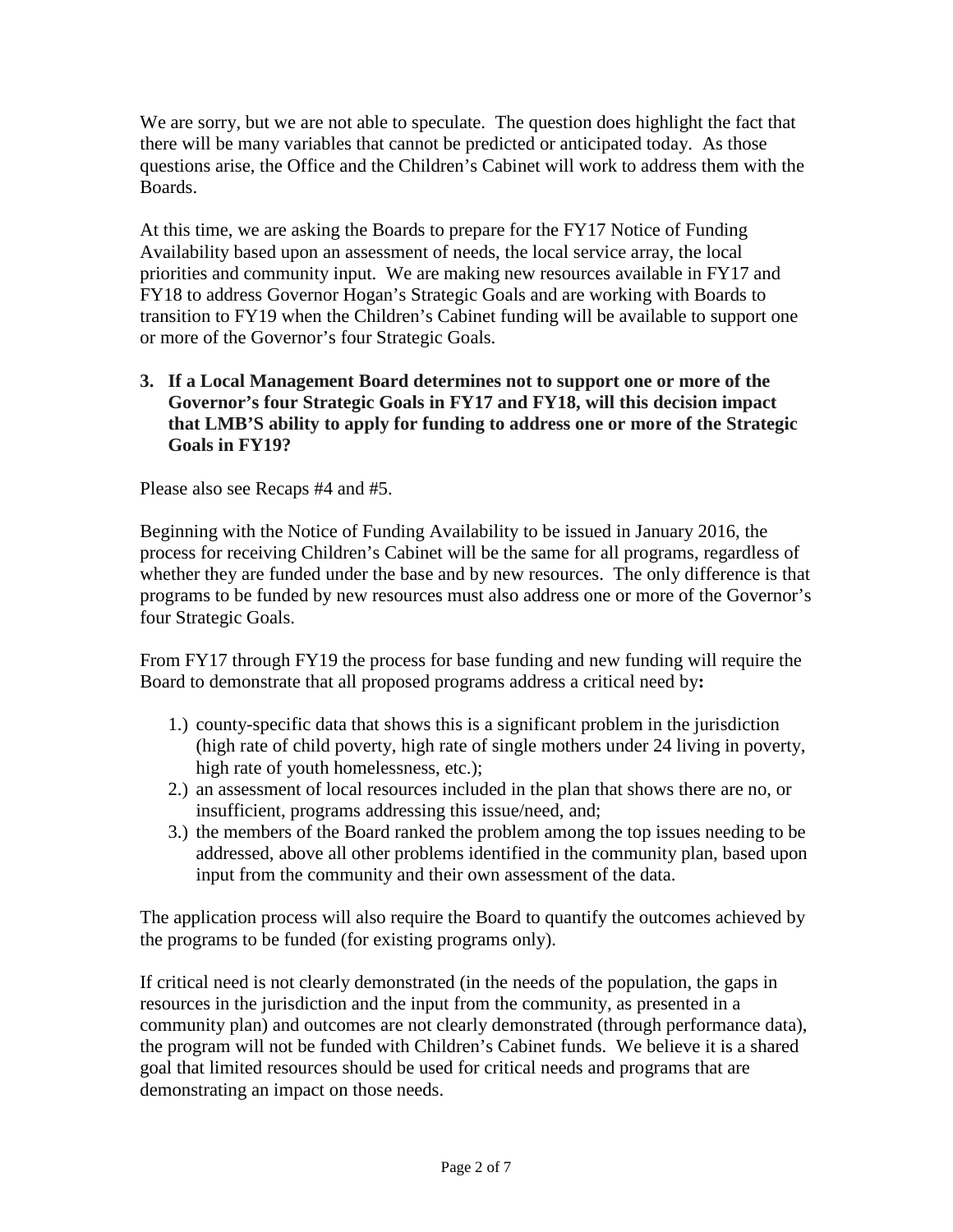As to whether decisions by the Board about what to fund in FY17 and FY18 will impact the application for FY19, the answer is no. There are many reasons a Board might not apply for new resources in FY17 and FY18, such as needing to conduct a more thorough assessment or convening stakeholders to engage in a longer planning process. Funding for FY19 will be based upon the same criteria as outlined, the only difference will be that the programs must also address one or more of Governor Hogan's goals.

### **4. Can we use Earned Reinvestment as bridge money for programs that don't address one or more of the four Strategic Goals?**

Yes, if the funding is one time only and a separate funding source has been secured for future funding. If this is the case, the Board would submit a request in writing to use Earned Reinvestment as one-time bridge funding for a specific program that includes documentation of the funding secured to support that program in the future.

Please be aware that a waiver of any Manual requirement may be requested whenever a Local Management Board believes it has a situation that falls outside of the requirements in the Manual and can be justified by unique circumstances.

# **5. What if the majority of the Disconnected Youth in our jurisdiction are just about to drop out or have not officially dropped out of school?**

If youth have stopped attending school but have not officially dropped out they would fall into the definition of Disconnected Youth.

If the number of youth who are not in school and not working is very small, but a significant number of youth are on the verge of dropping out and becoming disconnected, then that jurisdiction can certainly attempt to make the case in their application that this is where they need to focus their attention. At a minimum this should include:

- 1.) data about the population that fits the definition of Disconnected Youth plus data about youth on the verge of dropping out;
- 2.) a definition of "on the verge of dropping out" and how the jurisdiction has ascertained that youth fit this definition; and
- 3.) written support from the local Workforce Investment Board that there are too few Disconnected Youth in the jurisdiction to justify programming by the Workforce Investment Board or the Local Management Board.

Local Management Boards should note that this strategy is not encouraged. However, there is no prohibition against a Board attempting to persuade the grant reviewers that the jurisdiction has a unique set of circumstances that would justify the approach taken in its application, that it is supported by key partners and that the approach will advance Governor Hogan's goals.

## **6. Can you clarify the example of how home visiting and family support centers can support the Governor's goals?**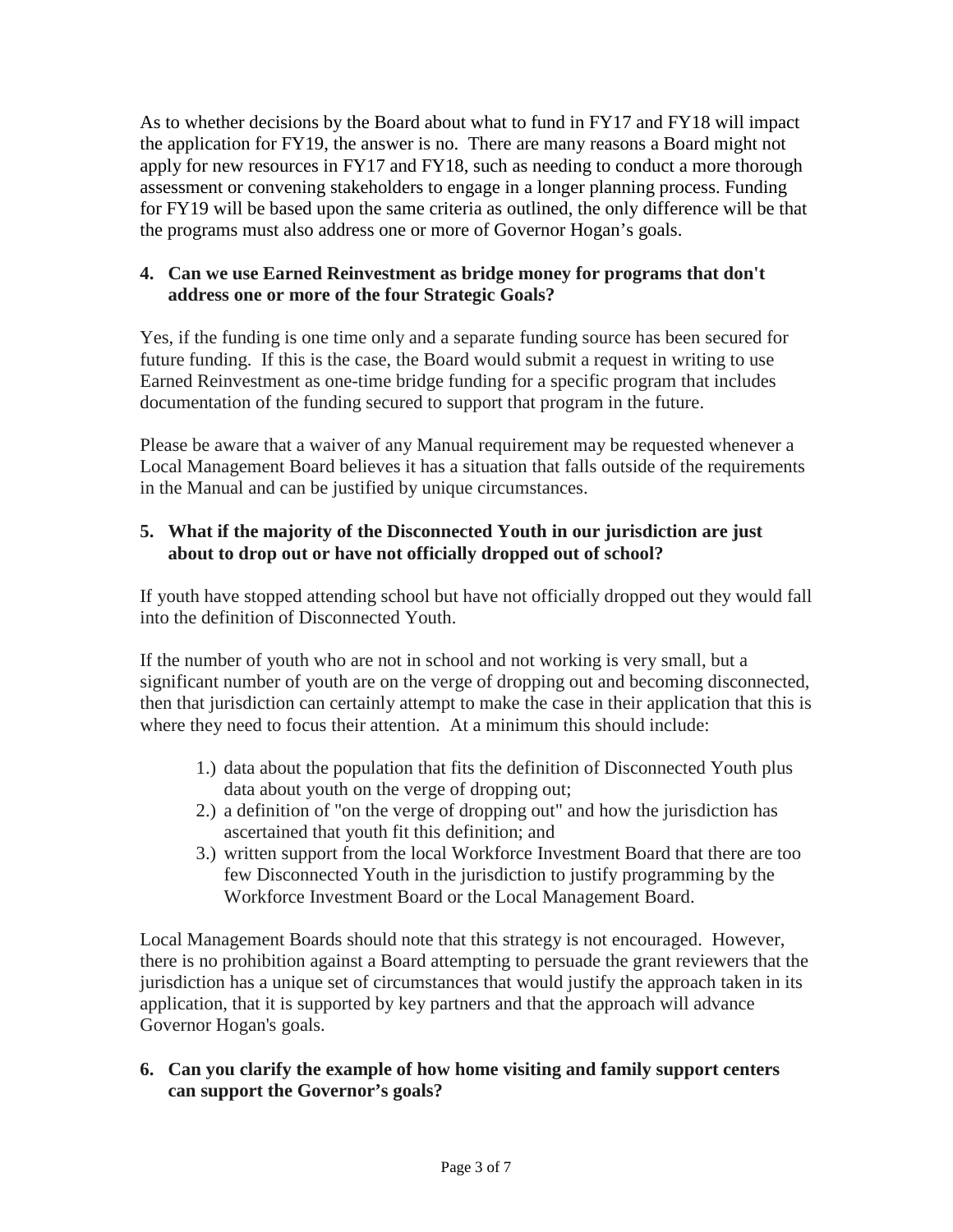The examples used most frequently relate to Disconnected Youth and illustrate two different approaches; a bridge program and an integrated program. This is not meant to demonstrate how a home visiting program or family support center could be a part of a Board's proposal. Instead these are examples used to illustrate how a Board might think about bridging two separate programs or developing an integrated program.

Bridge programs: In the example of home visiting programs, it is often the case that programs are primarily working with single mothers under the age of 24 and unemployed who fall into the definition of Disconnected Youth. However, the home visiting programs are focused on healthy early childhood development. A Board might work with the local Workforce Investment Board to develop a bridge program or strategy that supports the connection of the home visiting program with a workforce development program. (Please see materials from the home visiting technical assistance session for additional examples.)

Integrated programs: In the example of a family support center, the Washington County family support center has been highlighted as an integrated approach addressing Disconnected Youth. This is a fully-integrated program that was designed to address both early childhood development and family economic success from its inception. The program has the only onsite high school program, which allows participants to complete their high school education at the family support center and graduate with a diploma, often on time and with their high school class. It also houses GED classes, workforce development and other programs, providing a range of onsite education and employment opportunities along with the services that support healthy early childhood development.

The important distinction is that an integrated program has everything onsite, the participant does not go to different places for any part of the program to assist them with their education, employment and early childhood needs. A bridge program creates a smooth, supported, facilitated transition between two separate programs, where the participant is provided assistance in accessing both programs.

As part of the assessment of existing programs in their jurisdictions Boards are encouraged to consider how to establish bridge approaches or to integrate strategies in a single location. The new resources in FY17 and FY18 will be limited and identifying opportunities that enhance or expand existing programs are strongly encouraged.

## **7. Is there a preference or will there be a funding priority related to the number of Governor's priorities that an LMB prioritizes?**

This will be addressed in the Notice of Funding Availability. Please note that Boards should not be conducting their assessment and planning process to fit the Notice of Funding Availability Instead, the process should be to develop the community plan with prioritized strategies which could then be proposed for Children's Cabinet funding in FY17.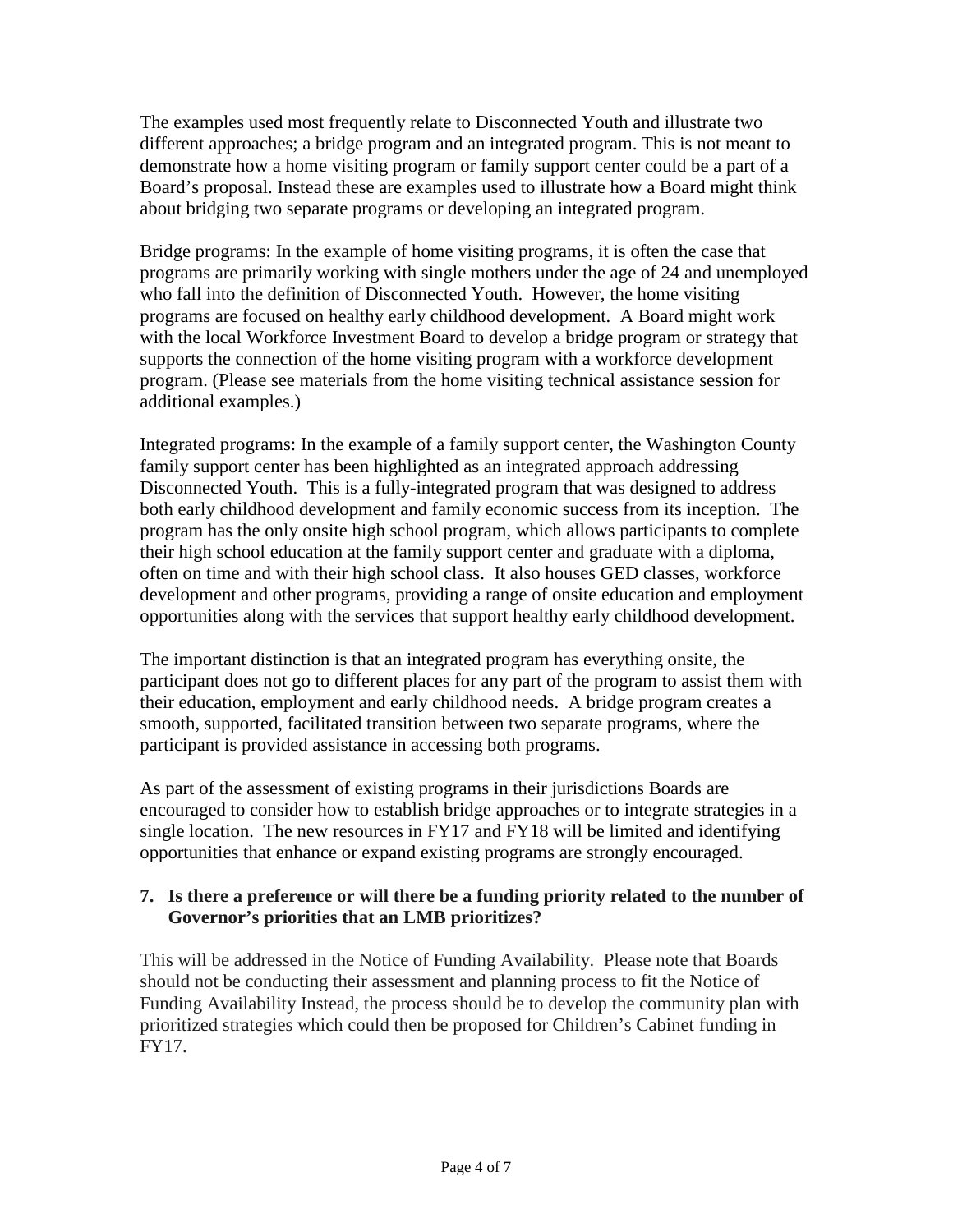### **8. Regarding the Results/Indicator data that is on the GOC website or otherwise maintained by GOC; can any of it be delineated by gender, race and/or financial status? If so, which ones, and may, we have that information?**

Some indicators on the Office website are already disaggregated by race or ethnicity. For those that do not currently have the data broken down in that manner, it may be available disaggregated from the original source, but it is not collected in all cases. Attached, you will find **Appendix A**, which consists of a list of indicators with links to disaggregated data. We have included all of those that the Office either already collects or whose source data we can link to online.

If an indicator is not included in the list, it doesn't necessarily mean it isn't available. In some cases, we may still be able to help the Boards track down the information, either through a different data source or a proxy measure. There are a few indicators that use unpublished data from the agencies, so a request of this nature will require additional conversations. If you have a question about a specific indicator, please contact Brian Alexander at [brian.alexander@maryland.gov.](mailto:brian.alexander@maryland.gov)

In the coming months, as the Office continues to implement the Results Scorecard and plans for a corresponding overhaul of Maryland's Results for Child Well-Being report, we will seek to obtain as much granular data as possible for each of the indicators and make it available to the Local Management Boards.

**9. For the Disconnected Youth and Incarceration strategic goals, will GOC be adding specific indicators to track progress at the macro-level? In order to build the community plans, we need to know what GOC would like us to track to measure success and/or need in each of those areas.**

As noted at the September  $10<sup>th</sup>$  meeting, a new indicator or two related to workforce development in the Youth Employment Result will be available in the Notice of Funding Availability. This will be the only change or addition to the Results and Indicators in the Manual. However, Boards may also include locally determined Results and Indicators, in addition to the ones used by the State and provided in the Manual.

Regarding how the Boards should measure success or needs in the new goal areas, the process would be the same for all programs for which the Boards propose for Children's Cabinet funding. Based on the assessment of needs that is part of the community planning process, the Boards should prioritize the current Results for their jurisdiction, prioritize the corresponding indicators and then determine the strategic goal to be addressed. Then, using the assessment of the service array and gaps in services as well as community input, the Board will be able to identify the appropriate strategy and the performance measures for each strategy or program.

## **10. Can GOC please provide technical assistance to help us fit our program into the new goals and receive funding?**

The Office is not able to provide assistance designed to secure funding for any particular program. This would give one Board an advantage over the others in the competition for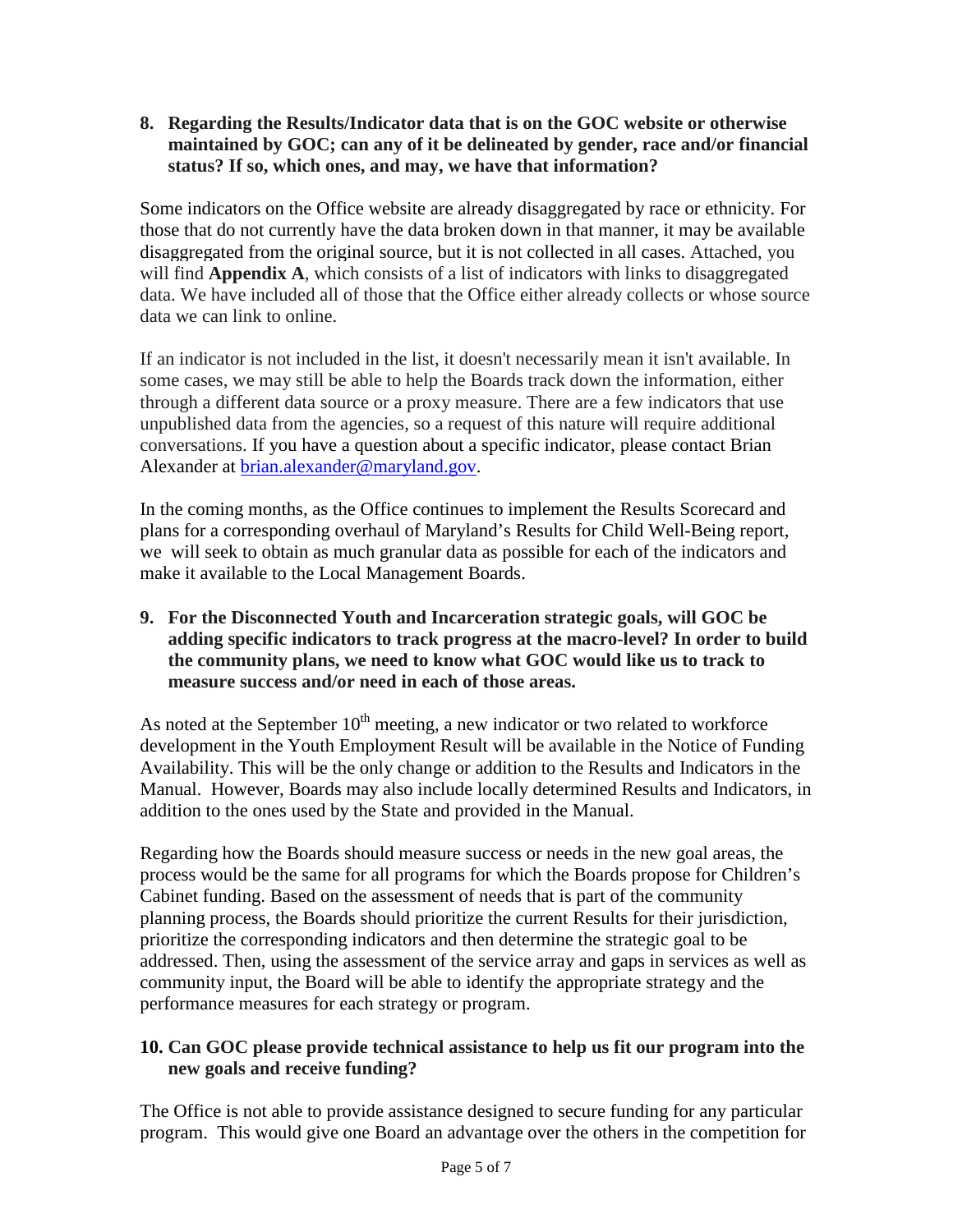funding and would violate the policies underlying the State's grant funding and procurement processes.

In addition, Boards should not be conducting their assessment and planning process to fit the parameters of the Notice of Funding Availability. The strategic planning process is a separate analysis of the needs and gaps within a jurisdiction, without regard to the Notice of Funding Availability. At this point in the planning process, the Boards may not be ready to talk about specific programs. Instead, the planning process should be to first develop the community plan to identify needs and prioritized strategies to address those needs, then to determine which of those strategies may be proposed for Children's Cabinet funding in FY17 under the Notice of Funding Availability. This process will allow the Boards to also be prepared to investigate and pursue other funding opportunities from the State, the federal government or foundations.

Should you have questions about data gathering, community needs assessments, or want general information about any of the strategic goal areas, the Office's policy analysts are happy to provide support. To ensure that the competitive grant process is as fair and neutral as possible, however, they will not be able to assist Local Management Boards in any kind of program planning prior to the grant awards.

Once grant award determinations have been made, the Office's policy analysts will be able to provide technical assistance in the implementation of approved programs.

We recognize that the change in funding priority to programs that address the four Strategic Goals may seem daunting. The Office will provide as much support as is appropriate without jeopardizing the integrity of the competitive grant process. If you have questions about any of the above, please reach out to your Board technical assistance contacts (Candy or Tracey) and they will be able to assist you in determining what technical assistance support may be appropriate and available.